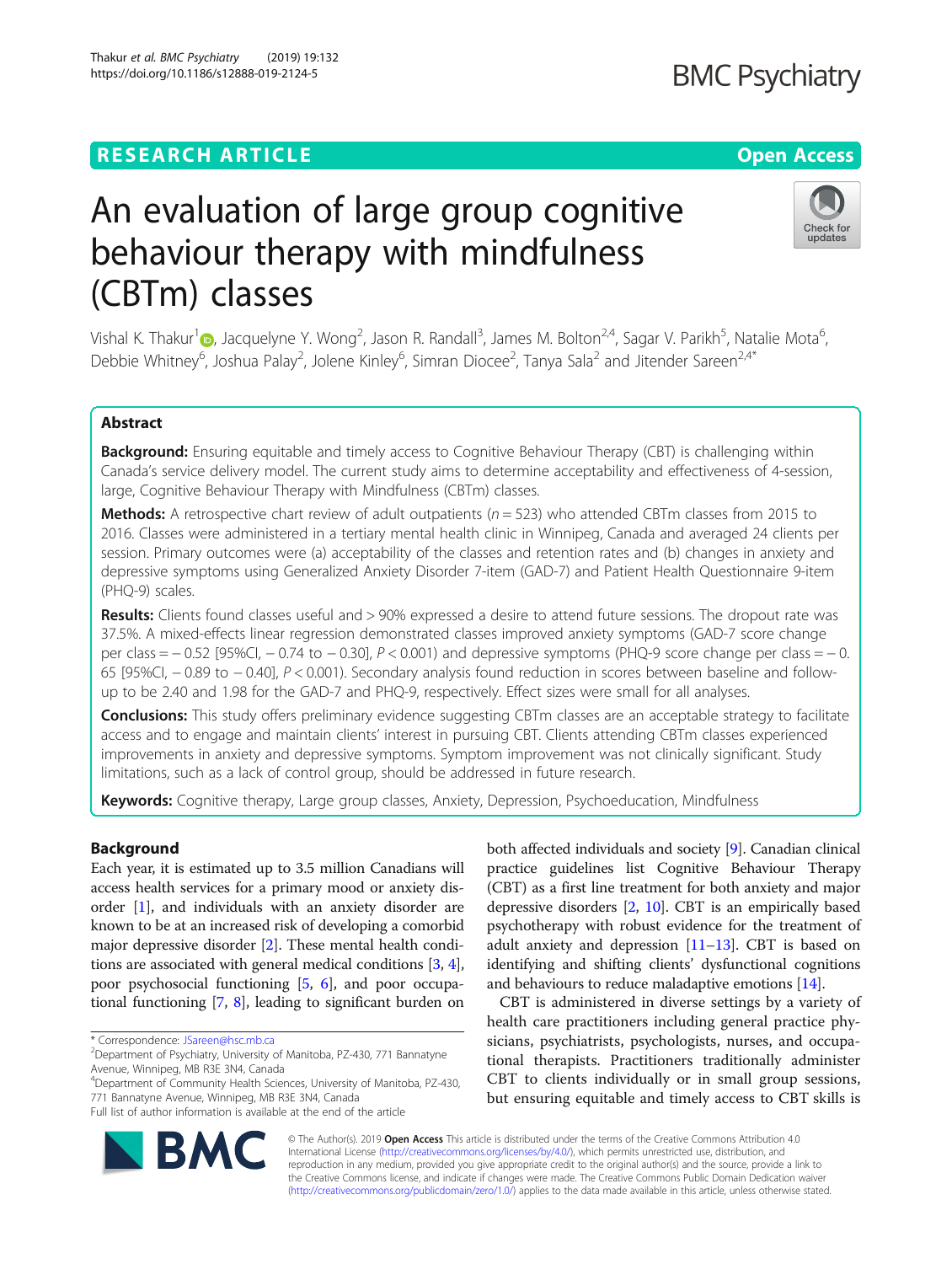challenging within this delivery model [\[15](#page-8-0)]. Poor access to treatment is a major issue precluding effective public health initiatives in anxiety and depression management, with a substantial proportion of individuals not receiving treatment despite a perceived need [\[16](#page-8-0), [17\]](#page-8-0). Offering brief, low-intensity CBT within a stepped care model is one strategy aimed at improving CBT access in Canada [[18\]](#page-8-0). Examples include self-help books, website based therapies, and, of particular interest to our study, large psychoeducational groups [\[19](#page-8-0)]. Administering CBT in a large-group is a promising solution which enables clinicians to reach a large number of clients.

Large-group CBT was introduced at a tertiary care clinic in Winnipeg, Canada in 2014 to manage the problem of persistently long wait times. These transdiagnostic 2-session CBT classes were rated useful by clients, led to modest improvements in anxiety symptoms, and reduced wait-times from approximately one year to three months [[20](#page-8-0)]. Given these promising findings and client feedback, the CBT classes were expanded to 4 sessions and introduced mindfulness within the core content. These 4 session transdiagnostic Cognitive Behaviour Therapy with Mindfulness (CBTm) classes were independently developed and administered at the clinic to introduce clients to CBT principles, basic mindfulness strategies, and to provide various self-help resources at a time where they otherwise may not have had access to therapy.

Mindfulness is the process of being nonjudgmentally aware of the present moment, including one's thoughts, sensations and environment, while encouraging inquisitiveness, open observation, and acceptance [\[21,](#page-8-0) [22\]](#page-8-0).Evidence suggests mindfulness-based interventions, such as mindfulness-based cognitive therapy (MBCT) and mindfulness-based stress reduction (MBSR), are effective in treating anxiety and depression [[22,](#page-8-0) [23](#page-8-0)]. Mindfulness, as it is taught in these interventions and in the CBTm classes, is intended to reduce identification with thoughts and feelings by cultivating an awareness of the impermanence (arising, passing and changing) of these mind productions. There is accumulating evidence that mindfulness meditation, with the goal of calm attentiveness and acceptance, down-regulates mental activity within the default mode network (DMN). DMN activation is associated with mind wandering, negative affect and rumination as experienced by those with anxiety or depression [[24\]](#page-8-0). Other work shows that mindfulness may improve cognitive flexibility, working memory capacity, goal directed behaviour, and emotional regulation, as one's attention and cognitive resources are shifted away from dysfunctional thoughts and emotions [\[25\]](#page-8-0). Moreover, these complex functions may be modulated by neural networks, whose resources can be constrained by negative emotions and mind wandering; meditation allows for a more flexible allocation of these limited resources, such that they may be available for other, more salutary, cortical functions [\[24](#page-8-0)].

To our knowledge, there is no research on brief, low intensity, large group CBT interventions which incorporate mindfulness in the literature. Thus, the current study sought to evaluate the 4-session CBTm class intervention in a Canadian population. We conducted a retrospective chart review of clients who attended classes between 2015 and 2016. The two primary outcomes were: (a) acceptability and retention rates of CBTm classes and (b) clients' change in anxiety and depressive symptoms as a result of attending CBTm classes. Recent UK studies demonstrated similar large-group CBT interventions are efficient, well tolerated, and effective in treating symptoms of anxiety and depression [[26](#page-8-0)–[28](#page-8-0)]. Thus, we hypothesized the CBTm classes would replicate these findings by being acceptable, both in terms of client feedback and retention rates, and lead to improvements in anxiety and depressive symptoms.

## Methods

## Participants

Clients who attended at least one CBTm class between January 2015 and December 2016. Clients were referred by general practice physicians to a centralized intake service within a tertiary care hospital in Winnipeg, Canada. From there, clients were referred to an outpatient mental health clinic for further assessment by a psychiatrist, psychiatry resident, or nurse therapist (referrals began in November 2014). A mental health diagnosis was either confirmed or established during this interview by the clinician, although no standardized diagnostic tools were used. The presence of a mental health diagnosis and being ≥18 years of age were the only specific inclusion criteria required to be eligible for the classes. Exclusion criteria for the classes include being < 18 years of age, the presence of active psychosis or mania, acutely elevated suicide risk, or severe cognitive impairment. It was deemed these factors would potentially prevent an individual from adequately concentrating and absorbing the class content. Alternative treatments were offered to ineligible clients as clinically indicated Fig. [1](#page-2-0).

## Intervention

Classes were 90 min in length and ranged in size from 10 to 41 clients  $(M = 24, SD = 7)$  per session, not including clients' partners, family members, or friends who were encouraged to attend. Sessions were led and facilitated by two staff psychiatrists. One facilitator received certification from the Academy of Cognitive Therapy in 2004 and received the Beck Scholar Award in 2013. The other facilitator completed a 5-day in-person training course on Core Concepts in CBT at the Beck Institute in 2009, as well as 8 h of online training on Integrating CBT and Mindfulness through the Beck Institute's online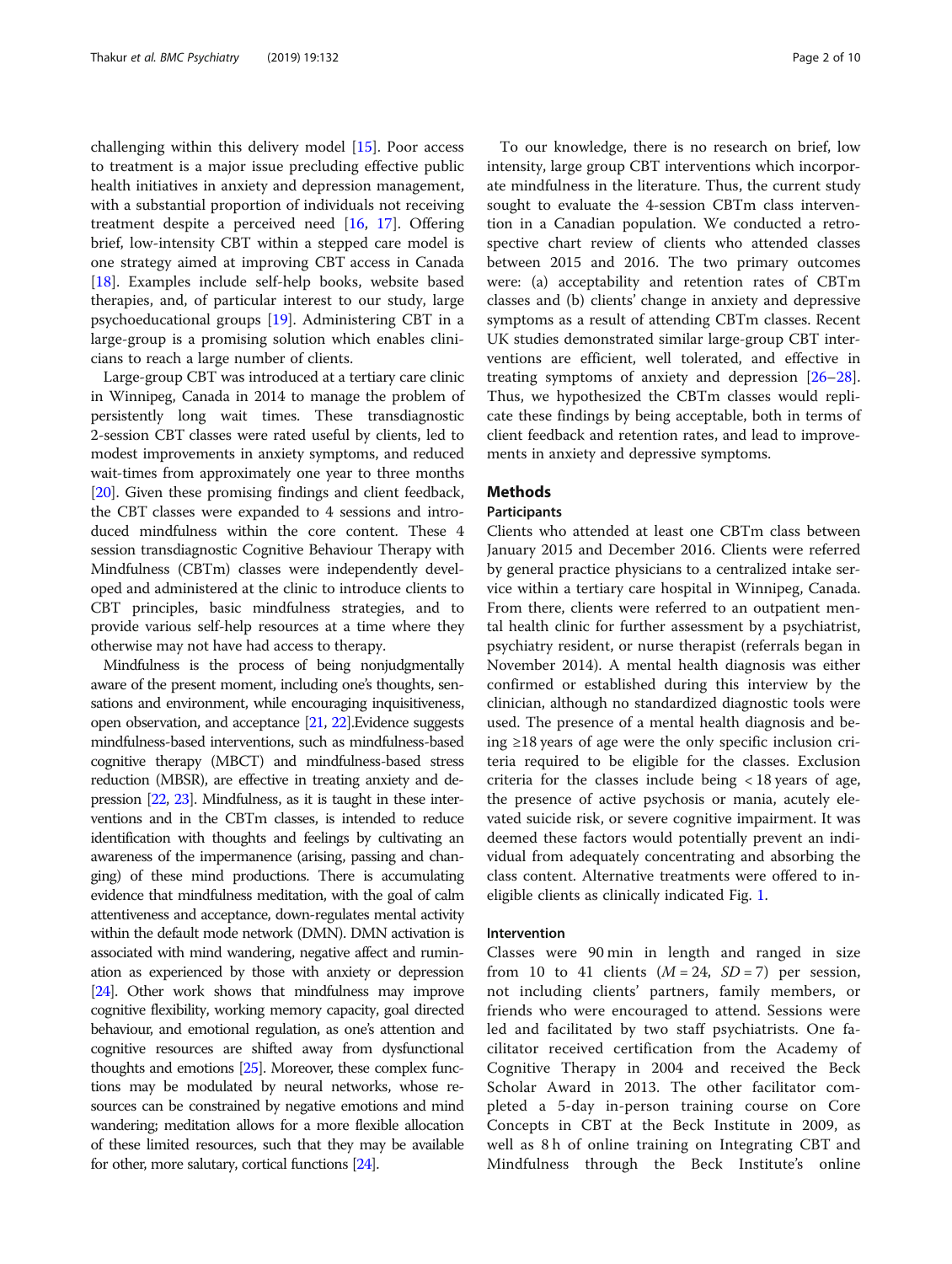<span id="page-2-0"></span>

training program. Neither facilitator received specific training in MBSR or MBCT. Occasionally other facilitators, such as medical students and residents, assisted in running the classes. There was minimal interaction between facilitators and clients, with interactions often limited to discussions of homework and answering clients' questions or concerns. In terms of homework, clients were encouraged to practice mindfulness meditation for five minutes, twice per day, and to partake in at least two other activities brought up in class. These homework activities included, but

were not limited to, accessing self-help websites, setting goals, thought records, mood tracking, and physical exercise such as attending a yoga class. Unlike formal CBT programs, there were no individually tailored activities or specific feedback given to clients as they were progressing through homework activities and applying CBT skills. Class content was structured as follows:

 Class 1: introduction and outline of the course, rules and expectations, self-help resources, mindfulness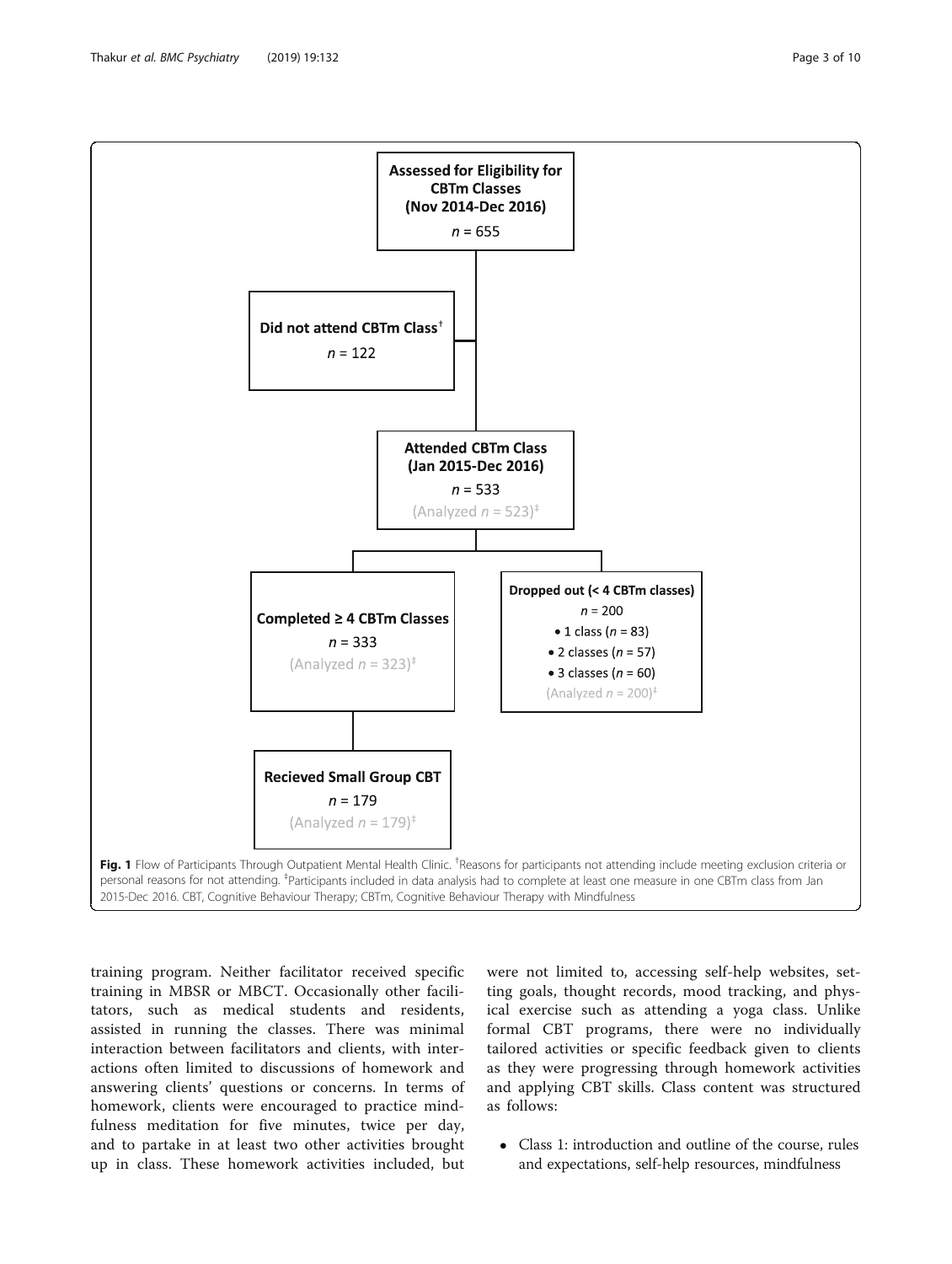exercise, introduction to the cognitive behavioural framework, cognitive distortions, thought records, and homework.

- Class 2: mindfulness exercise, review of homework, basics of behaviour therapy, exposure therapy, goal setting, and homework.
- Class 3: mindfulness exercise, review of homework, discussion of healthy living, sleep hygiene, and homework.
- Class 4: mindfulness exercise, review of homework, anger management strategies, assertiveness training, self-compassion, problem solving, and homework.

The four mindfulness meditations used in the CBTm classes were derived from those taught within mindfulness -based stress reduction (MBSR) [[29](#page-8-0)] which is a transdiagnostic intervention proven useful with stress, depression, and anxiety management [[30](#page-8-0)–[32\]](#page-8-0). Specifically, the meditations were body scan, awareness of the breath, awareness of the five senses and loving-kindness. These were introduced in the same order as followed within MBSR. Clients were encouraged to download the no-cost app, MindShift, which has recorded instructions for both body scan and awareness of breath. They could also seek out recorded instructions for the other meditations but no specific direction was given for this.

Following completion of 4 classes, clients were welcome to repeat classes as booster sessions or proceed to conventional CBT group therapy if more intensive treatment was required. Verbal or written consent from each client was not required to perform the chart review. A corresponding website (cbtm.ca) was also developed in which class materials and handouts could be accessed for free.

## Procedure

The sample was derived from a retrospective chart review with approval from the University of Manitoba Human Research Ethics Board (H2015:137) and Research Impact Committee (R12015:048). Measures were completed by every client on a session-to-session basis, immediately after each session, as part of routine monitoring of clinical progress. 'Sessions' included the initial intake assessment at the clinic, each CBTm class, and each small group CBT session following the classes (if applicable). The intake assessment served as the baseline and each subsequent class attended in chronological order, regardless of intervention cycle, served as an individual time-point (up to a maximum of 4). The measures completed immediately before the first small group CBT session served as the study's follow-up. Classes were held weekly, with only slight variation due to clinician availability or holidays. The mean duration between the intake assessment and the first attended CBTm class was 4 weeks and the median was 2

weeks. The mean duration between the last attended class and follow-up was 12 weeks and the median was 9 weeks.

#### Measures

## Sociodemographic factors and dropout

Sociodemographic factors of interest (age, sex, marital status, education and employment) were obtained from a self-report questionnaire found in clients' medical charts. Clients completed this questionnaire on the day of their intake assessment at the clinic. The primary mental health diagnosis was also obtained from clients' medical charts, either through the CBTm class assessment form or other relevant notes and assessments completed at the intake assessment. Dropout data was obtained using class attendance forms completed at every class.

#### Acceptability and baseline predictors of class completion

Clients' self-reported acceptability of the CBTm classes was assessed using two items from the evaluation form they completed immediately after each session. The first item asks the respondent how useful they find the session and is rated on a 5-point Likert scale ranging between "1=Not very useful" and "5 = Extremely useful". The second item is a dichotomous Yes/No question asking the respondent if they would attend another session like the one they just attended. These two items were chosen as they are easy to report and are completed by most clients. Remaining items on the evaluation form were not chosen for this study as they were often left blank by clients; these three qualitative items ask the respondent to  $[1]$  list three things they learned [[2\]](#page-8-0) describe what they like about the session and [\[3\]](#page-8-0) describe what could be improved. Future studies may wish to use formal measures of satisfaction as these were not implemented in the current study. Generalized Anxiety Disorder 7-item (GAD-7) score, Patient Health Questionnaire 9-item (PHQ-9) score, sex, education, and mental health diagnoses at the time of intake assessment were the baseline variables of interest in predicting completion of 4 or more classes.

## Anxiety and depressive symptoms

The Generalized Anxiety Disorder 7-item (GAD-7) scale [[33](#page-9-0)] and the Patient Health Questionnaire 9-item (PHQ-9) scale [[34](#page-9-0)] were used to assess changes in anxiety and depressive symptoms, respectively. Both scales ask the respondent to reflect on how often they have been bothered by their symptoms over the past 2 weeks and rate items on a 4-point Likert scale ranging between 0="Not at all" and 3="Nearly every day". A large body of literature shows the GAD-7 and PHQ-9 have good test-retest reliability and validity in measuring symptom severity in the general population [\[33](#page-9-0)–[36](#page-9-0)]. These scales are also useful in monitoring symptom change across time [\[33,](#page-9-0) [35](#page-9-0), [37\]](#page-9-0).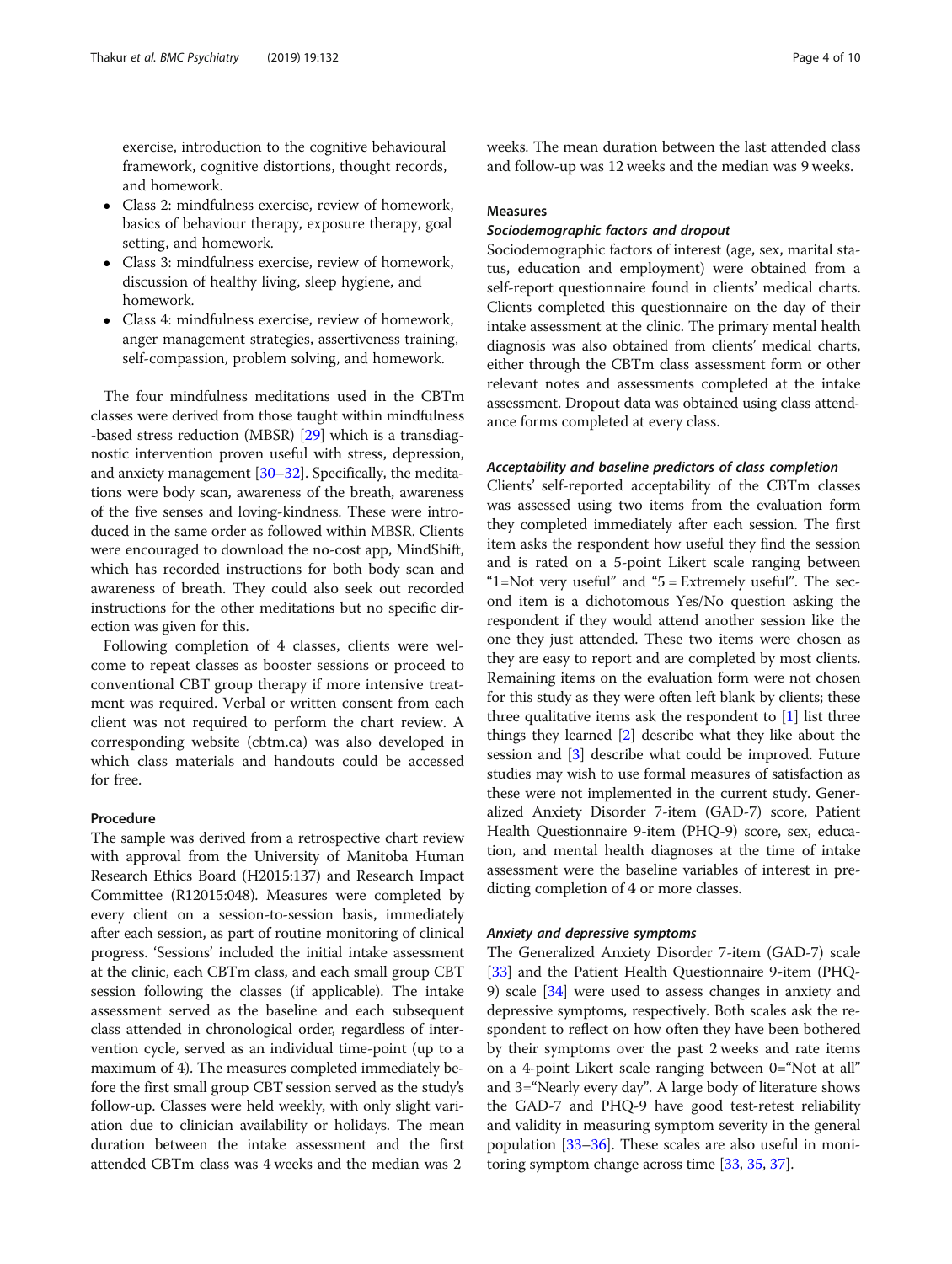We used two separate methods to assess whether clients experienced clinically significant improvements in symptoms with the CBTm intervention. The first was based on McMillan et al.'s recommendations [[38](#page-9-0)]. Their definition of clinically significant change comprised of three components; applied to anxiety they are: (a) mean GAD-7 score at follow-up  $\langle 8 \rangle$  [\[33](#page-9-0)] (b) improvement greater than, or equal to, the minimum clinically important difference (MCID), and (c) at least medium effect sizes ( $\geq$  0.50). Applied to depression they are: (a) mean PHQ-9 score at follow-up  $\langle 10|34|$  $\langle 10|34|$  $\langle 10|34|$  (b) improvement greater than, or equal to, the MCID, and (c) at least medium effect sizes ( $\geq$  0.50). The MCID noted above is the smallest difference in score considered to be clinically important, and was determined to be 5 in our study for both the GAD-7 and PHQ-9 using Lowe et al.'s methodology [[37\]](#page-9-0). According to this methodology, the MCID for a measure can be estimated using the following calculation  $(r =$  reliability coefficient):

$$
MCID = 1.96 \times \left(SD_{baseline} \times \sqrt{1-r}\right)
$$

Another method to calculate clinically significant change was applied to the GAD-7 and PHQ-9 in our study [[39\]](#page-9-0). According to this methodology, one can compare the mean score and standard deviation of a clinical population with that of a referential "normal" population to determine the extent to which change after treatment is clinically meaningful. We compared the scores from our sample to healthy samples from other studies [[33](#page-9-0), [34](#page-9-0)]. The calculation is:

$$
\frac{(Mean_{clin} \times SD_{norm}) + (Mean_{norm} \times SD_{clin})}{SD_{norm} + SD_{clin}}
$$

Using this calculation, one would expect clinically significant change if the GAD-7 score change is ≥6.52 for anxiety, and if the PHQ-9 score change is  $\geq 7.60$  for depression.

## Analytic strategy

Statistical analysis was performed using SPSS (version 24) and STATA (version 13.1). Adjusted odds ratios were calculated using a logistic regression model to assess baseline predictors of class completion. The variables of interest were regressed against a binary variable indicating completion of at least 4 classes. Descriptive statistics were also obtained for the sample.

The independent variable was the number of CBTm classes attended by a subject and the dependent variable was the score on the GAD-7 and PHQ-9. Primary analysis used a mixed-effects linear regression model to estimate the effect of the number of classes on the outcome measures. The model allowed the data to be analyzed as a within-subject design to examine the change in scores across repeated outcome measures in the same subject (up to six time-points were clustered within individual). The individual level was the only level in the model as clients could not be clustered by groups or treatment setting given the data available. Maximum likelihood estimation was used in this model. The fixed effects were the number of classes (a continuous variable), the effect of the gap between baseline and the first attended class (a binary dummy variable coded 1 after the gap has occurred), and the effect of the gap between the last attended class and follow-up (a binary dummy variable coded 1 starting with follow-up) on GAD-7 and PHQ-9 scores. The random effects examine the difference between individuals with respect to their baseline score and the changes over time. Other variables (sex, education, and mental health diagnoses) were not included or adjusted for in this analysis as they did not vary within individuals. Effect sizes (Cohen's  $d$ ) of the regression model estimates were also obtained using the baseline standard deviation.

Secondary analysis calculated the mean differences in outcome measure scores between baseline and follow-up. Percent reductions in symptoms were calculated using the mean difference in outcome measure scores as the dividend and the mean baseline score as the divisor. Effect sizes (Cohen's d) of the mean differences were also obtained.

## Results

#### Sociodemographic factors and dropout

Of the 655 clients assessed for eligibility for the CBTm classes from November 2014 to December 2016, 533 attended at least one class (10 of these clients did not fill out any measures and were not included in analysis). The 122 clients who did not attend any class either chose not to for personal reasons or met exclusion criteria. Limited dropout information precludes us from providing further detail. Among those who attended, 333 (62.5%) completed 4 or more classes and 200 (37.5%) dropped out. We define dropout as completing less than 4 classes, regardless of reason for dropout. The mean and median number of classes attended by this sample were 3.5 (SD = 1.7) and 4 (IQR = 2 to 4), respectively. 179 clients (53.8% of those eligible) moved on to receive small group CBT. The mean age of the analyzed sample was  $39.3$  (SD = 13.8), and more than half were female (58.9%). There were a broad range of primary mental health diagnoses which are reported in Table [1.](#page-5-0)

## Acceptability and baseline predictors of class completion

Mean scores on the usefulness item ranged between 3.9 and 4.1 (SD range  $= 0.80$  to 0.89). The proportion of clients who indicated they would attend another session was consistently over 90%, with a range of 94 to 99%,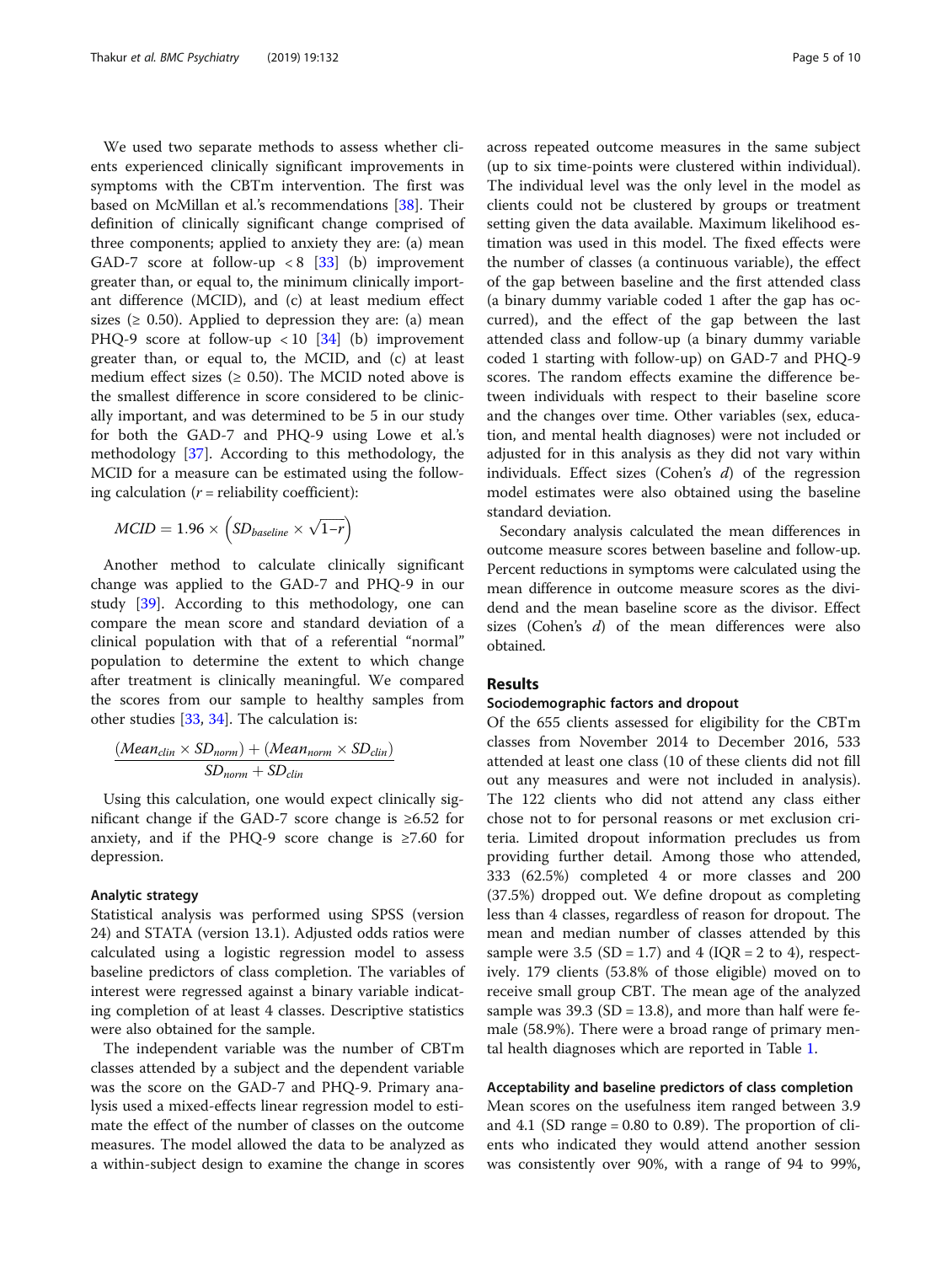<span id="page-5-0"></span>Table 1 Sociodemographic Characteristics at Intake Assessment  $(n = 523)$ 

| Variable                                             |             |
|------------------------------------------------------|-------------|
| Age                                                  |             |
| Years, mean (SD)                                     | 39.3 (13.8) |
| Sex, n (%)                                           |             |
| Male                                                 | 178 (34.0)  |
| Female                                               | 308 (58.9)  |
| Unknown <sup>a</sup>                                 | 37(7.1)     |
| Marital Status, n (%)                                |             |
| Married or common law                                | 180 (34.4)  |
| Separated, divorced, or widowed                      | 58 (11.1)   |
| Never married                                        | 237 (45.3)  |
| Unknown <sup>a</sup>                                 | 48 (9.2)    |
| Education, n (%)                                     |             |
| No high school graduation                            | 56 (10.7)   |
| High school graduation                               | 117 (22.4)  |
| Some postsecondary                                   | 107(20.5)   |
| Trade, college, or university certificate or diploma | 47 (9.0)    |
| University Degree                                    | 116(22.1)   |
| Unknown <sup>a</sup>                                 | 80 (15.3)   |
| Employment, n (%)                                    |             |
| Paid employment or retired                           | 251 (48.0)  |
| Unemployed                                           | 160(30.6)   |
| Student                                              | 28 (5.4)    |
| Unknown <sup>a</sup>                                 | 84 (16.1)   |
| Primary mental health diagnosis, n (%)               |             |
| Major Depressive Disorder                            | 137 (26.2)  |
| Generalized Anxiety Disorder                         | 101 (19.3)  |
| Social Anxiety Disorder                              | 43 (8.2)    |
| Obsessive Compulsive Disorder                        | 34(6.5)     |
| Persistent Depressive Disorder                       | 32(6.1)     |
| Posttraumatic Stress Disorder                        | 31(5.9)     |
| Panic Disorder                                       | 24 (4.6)    |
| Bipolar Disorder                                     | 24 (4.6)    |
| Anxiety Not Otherwise Specified                      | 19(3.6)     |
| Depression Not Otherwise Specified                   | 18(3.4)     |
| Other <sup>b</sup>                                   | 60 (11.5)   |

<sup>a</sup>Respondent failed to complete item. <sup>b</sup>Includes specific phobia, post

schizophrenic depression, postpartum depression, alcohol and substance use disorders, eating disorders, personality disorders, somatic symptom disorders, neurodevelopmental disorders, cognitive disorders

depending on the session. Two significant baseline predictors of CBTm class completion were found. First, clients with a higher baseline score on the PHQ-9 were significantly less likely to complete 4 classes ( $OR = 0.95$ ) [95%CI 0.91 to 0.99],  $p < 0.05$ ). Second, clients who did not complete high school (did not graduate and/or

receive diploma) were also significantly less likely to complete 4 classes (OR = 0.39 [95%CI 0.20 to 0.75],  $p <$ 0.05). All other baseline variables did not significantly predict class completion: GAD-7 score ( $p = 0.93$ ), sex ( $p =$ 0.92), mental health diagnosis ( $p = 0.37$ ).

## Anxiety symptoms

The mean baseline score for anxiety symptom severity was  $GAD-7 = 12.6$   $(SD = 5.8)$ . The mixed-effects linear regression indicated a statistically significant decline in symptoms of anxiety when attending CBTm classes (mean GAD-7 score change per class = − 0.52 [95%CI, − 0.74 to  $-$  0.30],  $p < 0.001$ ). There was significant variation in effect across individuals based on the regression model. The Cohen's effect size for this analysis was  $d =$ 0.36, a small effect [[40\]](#page-9-0). The regression model controlled for the significant decline in symptoms between baseline and the first class, and the non-significant increase in symptoms between class 4 and follow-up (Table 2).

The mean change in the GAD-7 score between baseline and follow-up was  $-2.40$  (95%CI,  $-3.38$  to  $-1.41$ ) – an 18% (95%CI, 9–24%) reduction in anxiety symptoms (Table [3](#page-6-0)). The Cohen's effect size for this analysis was  $d =$ 0.41, a small effect. These results were not clinically significant according to Mcmillan et al.'s definition [\[38\]](#page-9-0). Specifically, we calculated (a) the post-treatment GAD-7 score of 10.2 was greater than the cutoff of 8 (b) the improvement of 2.40 did not meet the MCID of 5 which was calculated and (c) the effect size of 0.41 was less than the threshold of 0.50. These findings were also not clinically significant according to Evans et al.'s definition [\[39](#page-9-0)]. Specifically, the GAD-7 score improvement of 2.40 did not meet the calculated value of 6.52.

## Depressive symptoms

The mean baseline score for depression symptom severity was  $PHQ-9 = 15.2$  (SD = 6.8). The mixed-effects

Table 2 Mean Changes in Outcome Measure Scores Using Mixed-Effects Linear Regression

| Outcome Measure | Phase of Therapy               | Mean Change <sup>d</sup> (95% CI) |
|-----------------|--------------------------------|-----------------------------------|
| GAD-7           | Intake Assessment <sup>d</sup> | $-0.98***$ (-1.58 to $-0.38$ )    |
|                 | CBTm Classesb                  | $-0.52**$ (-0.74 to $-0.30$ )     |
|                 | Treatment Gap <sup>c</sup>     | $0.79$ (-0.13 to 1.71)            |
| PHO-9           | Intake Assessment <sup>+</sup> | $-0.82*$ (-1.51 to $-0.13$ )      |
|                 | CBTm Classesb                  | $-0.65***$ (-0.89 to $-0.40$ )    |
|                 | Treatment Gap <sup>§</sup>     | 1.40* (0.43 to 2.36)              |

<sup>a</sup>Time between intake assessment (baseline) and CBTm Class 1. <sup>b</sup>Effect of CBTm classes alone. Controlled for time between baseline and CBTm class 1 and treatment gap between CBTm class 4 and first small group CBT session (follow-up). <sup>c</sup>Reflects time between CBTm class 4 and follow-up. <sup>d</sup>For CBTm classes, reflects mean change per CBTm class attended

CBTm Cognitive Behaviour Therapy with Mindfulness, GAD-7 Generalized Anxiety Disorder 7-item scale, PHQ-9 Patient Health Questionnaire 9-item scale  $**P \leq 0.001$ .  $*P \leq 0.05$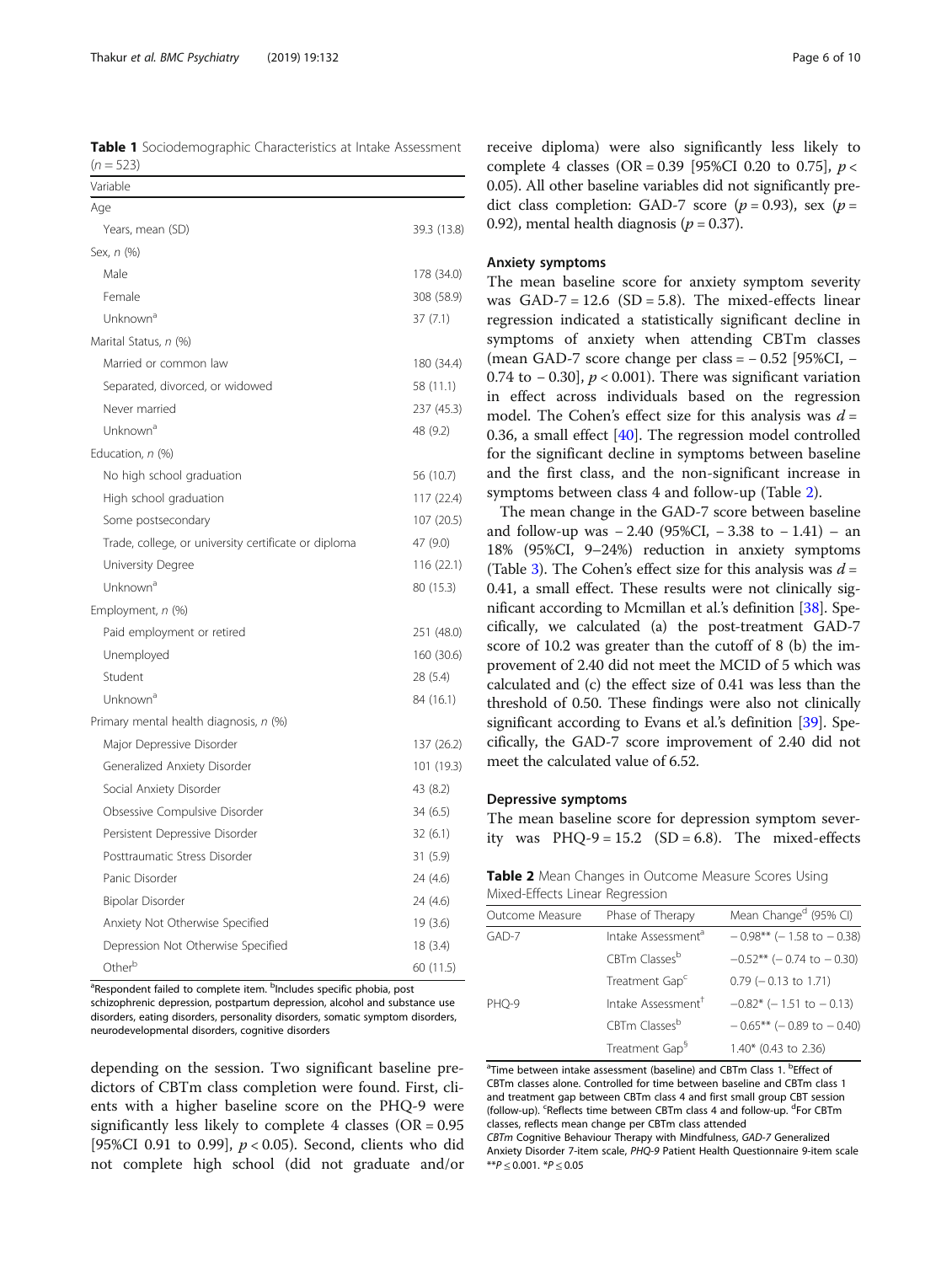<span id="page-6-0"></span>Table 3 Mean Changes and Percent Reduction in Outcome Measure Scores between Baseline and Follow-up<sup>a</sup>

| Outcome Measure | Mean Change (95% CI)           | Percent Reduction, % (95% CI) |
|-----------------|--------------------------------|-------------------------------|
| $GAD-7$         | $-2.40$ ( $-3.38$ to $-1.41$ ) | 18 (9 to 24)                  |
| $PHO-9$         | $-1.98$ ( $-3.13$ to $-0.83$ ) | 13 (3 to 18)                  |

<sup>a</sup>Intake assessment served as study baseline. First small group CBT session served as study follow-up

GAD-7 Generalized Anxiety Disorder 7-item scale, PHQ-9 Patient Health Questionnaire 9-item scale

linear regression indicated a statistically significant decline in symptoms of depression when attending CBTm classes (mean PHQ-9 score change per class = − 0.65 [95%CI, −0.89 to −0.40],  $p < 0.001$ ). There was significant variation in effect across individuals based on the regression model. The Cohen's effect size for this analysis was  $d = 0.38$ , a small effect [[40\]](#page-9-0). The regression model controlled for the significant decline in symptoms between baseline and the first class, and the significant increase in symptoms between class 4 and follow-up (Table [2\)](#page-5-0).

The mean change in the PHQ-9 score between baseline and follow-up was − 1.98 (95%CI, − 3.13 to − 0.83) – a 13% (95%CI, 3–18%) reduction in depressive symptoms (Table 3). The Cohen's effect size for this analysis was  $d = 0.29$ , a small effect. These results were not clinically significant according to Mcmillan et al.'s definition [[38\]](#page-9-0). Specifically, we calculated (a) the post-treatment PHQ-9 score of 13.2 was greater than the cutoff of 10 (b) the improvement of 1.98 did not meet the MCID of 5 which was calculated and (c) the effect size of 0.29 was less than the threshold of 0.50. These findings were also not clinically significant according to Evans et al.'s definition [[39\]](#page-9-0). Specifically, the PHQ-9 score improvement of 1.98 did not meet the calculated value of 7.60.

## **Discussion**

The current study demonstrates that a 4-session, large, Cognitive Behaviour Therapy with Mindfulness (CBTm) class intervention is acceptable and may be associated with an improvement in anxiety and depressive symptoms. To our knowledge, this is the first study to investigate a brief, low intensity, large group CBT intervention which incorporates mindfulness. Our findings expand upon previous work from our group which found large group CBT classes were useful, led to modest improvements in anxiety symptoms, and reduced wait times for conventional CBT group therapy [[20\]](#page-8-0).

Our first hypothesis that the CBTm classes would be acceptable, both in terms of client feedback and retention rates, was supported by the results. Clients reported they found the classes useful and a significant proportion (over 90%) indicated they would attend another session. These findings remained stable through the 4 sessions, suggesting the classes are a viable strategy to facilitate CBT access and to engage and maintain the interest of a large number of clients. Successful engagement is a key advantage of this

service delivery model as traditional CBT delivery often fails to provide clients with equitable and timely access to CBT skills at their time of most need. The CBTm classes had a dropout rate of 37.5%, which is consistent with similar large group CBT interventions found in the literature [[26](#page-8-0)–[28\]](#page-8-0). More than half (53.8%) of eligible clients (those that completed the 4-session intervention) moved on to conventional small group CBT therapy. Future research should investigate long-term dropout rates and specific reasons for dropout as these were not assessed in this study.

Our second hypothesis that clients would experience improvements in anxiety and depressive symptoms was supported by the results, although effects were small. Primary analysis showed statistically significant improvement in both anxiety and depressive symptoms, with small effect sizes ( $d = 0.36$  and  $d = 0.38$  for anxiety and depressive symptoms, respectively). Our effect sizes are smaller than those reported in recent UK studies investigating large-group CBT [\[26,](#page-8-0) [28](#page-8-0)]. The first study was a randomized controlled trial showing a one-day large CBT workshop had a medium effect in reducing depressive  $(d = 0.55)$  and anxiety symptoms (effect size not reported) 12 weeks post intervention [[26](#page-8-0)]. The other study investigated a 6-session large-group CBT intervention across 5 services over time. Investigators reported similar values in improving short-term depressive  $(d =$ 0.59) and anxiety symptoms  $(d = 0.70)$  [\[28\]](#page-8-0). Our smaller effect sizes make it unclear if clients attending the CBTm classes achieved clinically significant improvements in symptoms.

To further elucidate whether clients' symptom improvement was clinically significant, we applied two separate definitions of 'clinically significant change' from the literature [\[38,](#page-9-0) [39\]](#page-9-0). This analysis again demonstrates clients did not experience clinically meaningful change in either anxiety or depressive symptoms. These findings may be partially explained by the length of the CBTm intervention as four 90 min sessions is brief when compared to formal CBT programs [[10](#page-8-0)] and Delgadillo et al.'s study [[28\]](#page-8-0). Dosing of psychotherapy is an important factor which influences efficacy, thus the brevity of our intervention makes the smaller effect sizes understandable. However, Horrell et al.'s trial [\[26\]](#page-8-0) had higher effect sizes than CBTm, despite being similar in length, which suggests other factors may better explain our study's lack of clinical significance. One possible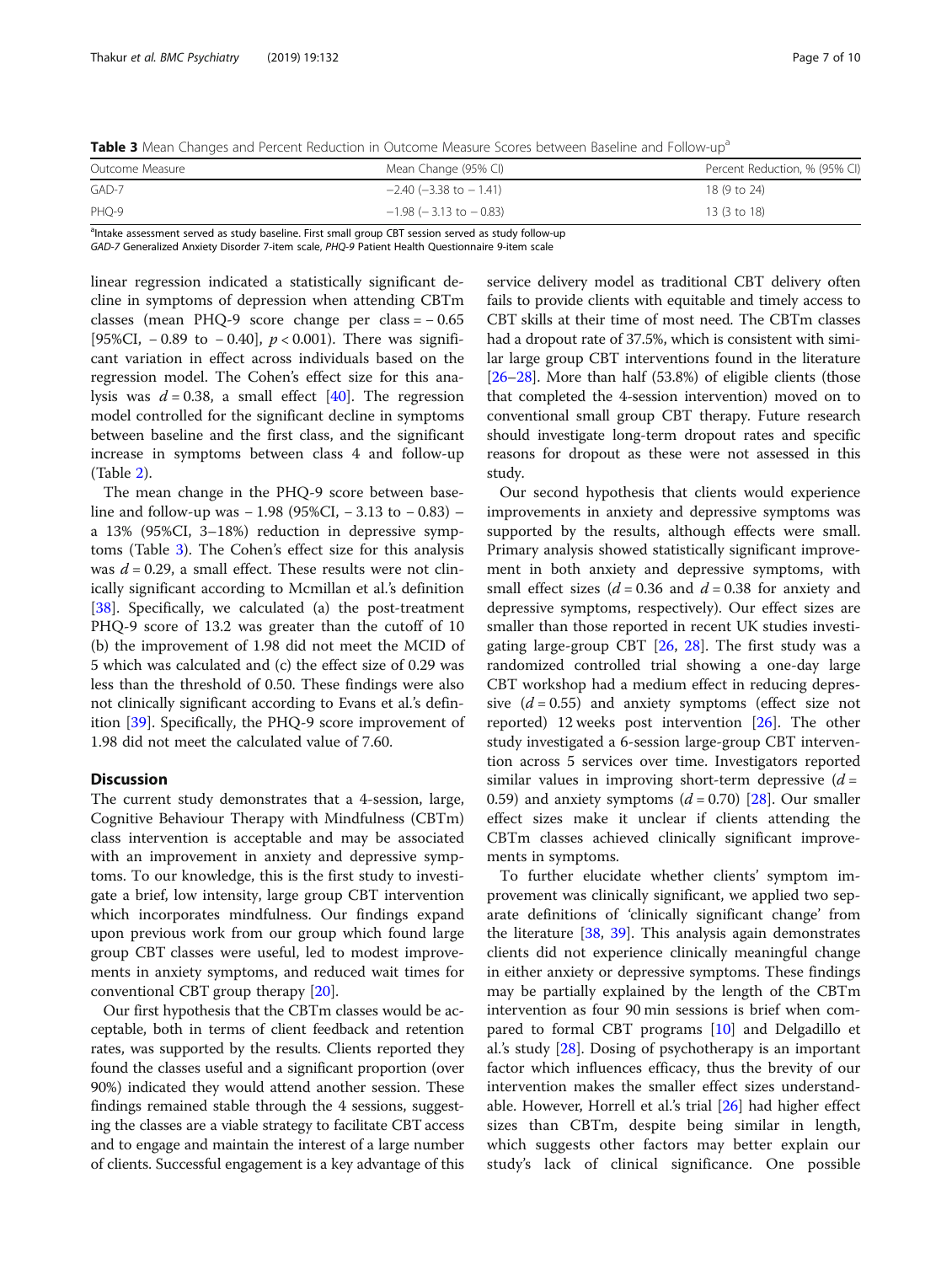explanation is our sample included a broad range of mental health diagnoses, whereas the extant literature limited their sample to those with depression [[26\]](#page-8-0) or a mix of anxiety and depression [[28\]](#page-8-0). It is also possible the CBTm intervention is simply less effective than these existing interventions at treating anxiety and depression.

The CBTm intervention's lower effectiveness in treating anxiety and depression may be partially explained by the fact that our sample had greater baseline symptom severity compared to extant literature [\[26,](#page-8-0) [28\]](#page-8-0). Recent work demonstrates greater symptom severity is associated with dropout  $[41]$  $[41]$  and poorer clinical outcomes  $[42, 42]$  $[42, 42]$  $[42, 42]$ [43\]](#page-9-0) in psychotherapy. Consistent with this, one service in Delgadillo et al.'s study [[28](#page-8-0)] with greater symptom severity attained a lower effect size  $(d = 0.48)$  for anxiety relative to the other services. In our study, clients with more severe depression or lower education were more likely to dropout, which may also have impacted the intervention's effectiveness. One possible explanation for the dropout, initially speculated by Fernandez et al. [\[41](#page-9-0)], is that the major symptomology of depression (namely diminished interest, poor concentration, lower energy, hopelessness, social withdrawal) may make it more difficult to engage and maintain the interest of this population. This would seem especially relevant in a large-group setting where clients require significant motivation and attention to both attend class and to adequately absorb information delivered in a didactic fashion. Interestingly, there was a significant increase in depressive symptoms in the treatment gap between the last attended CBTm class and follow-up. This demonstrates the importance of continual engagement and treatment for this population as our results seem to suggest they are prone to relapse after disengaging from the CBTm intervention for some time. In regards to lower education and dropout, it is well known these two variables are associated in psychotherapy [[44](#page-9-0)], but it is less clear as to why. It is possible lack of insight into their mental illness, differences in expectations of therapy, or difficulty understanding class content played a role. What is clear is future practitioners delivering low intensity CBT should implement strategies to more effectively engage and treat those clients with more severe depression or lower education. Perhaps small group or individual psychotherapy, with more personalized content for specific symptom or education levels, is an appropriate approach to treatment in these vulnerable populations.

Study limitations include the lack of an appropriate control group to serve as a comparison to the CBTm class intervention. As Delgadillo and colleagues discussed, it is possible symptom improvement was observed due to natural variation resulting from the passage of time, general contact with healthcare professionals, or contact with other clients [\[28\]](#page-8-0). Investigating the effects of large group CBT in a natural tertiary care setting is a strength as it offers an accurate estimate of the "real world" effectiveness of this intervention. This, coupled with a large sample size  $(n = 523)$ , suggests our findings likely have strong external validity. Future studies should implement a more rigorous randomized and controlled study design to clarify the effects of the CBTm intervention and minimize potential confounders. It may also be advantageous to benchmark outcomes from the CBTm intervention with other interventions at our service, such as conventional small group CBT. Having this comparison data available would strengthen the conclusions drawn about the relative effectiveness of CBTm. Other limitations include the indeterminate reliability of using single item measures to assess acceptability of the CBTm intervention, as well as not using a standardized diagnostic tool to establish a mental health diagnosis at screening. Another notable limitation is we allowed clients to access meditations at their own discretion – this complicates assessment of treatment adherence and carries the risk of adverse effects as there are meditations of uncertain quality available online. Moving forward it may be helpful to encourage clients to limit their use to a few high quality meditations, which we provide as resources.

## Conclusions

This study offers preliminary evidence supporting the acceptability and potential applicability of large group psychoeducational CBT classes in Canada. Our results demonstrate CBTm classes are a viable strategy to facilitate access and to engage and maintain clients' interest in pursuing CBT. The classes also have a modest yet statistically significant effect in treating symptoms of anxiety and depression. This study meets the national goal of providing "clinical outcomes data from a real-world setting" for CBT [[15\]](#page-8-0), but further research needs to be done to address our study's limitations and refine our findings. As additional evidence confirms the effectiveness of these classes in Canada, they may become a key component in a client's healthcare journey as they provide psychoeducation and strategies to manage symptoms at a time when they may otherwise have difficulty accessing therapy.

#### Abbreviations

CBT: Cognitive Behaviour Therapy; CBTm: Cognitive Behaviour Therapy with Mindfulness; DMN: Default mode network; GAD-7: Generalized Anxiety Disorder 7-item Scale; MBCT: Mindfulness-based cognitive therapy; MBSR: Mindfulness-based stress reduction; MCID: Minimum clinically important difference; PHQ-9: Patient Health Questionnaire 9-item Scale

#### Acknowledgements

Special acknowledgment is given to the Manitoba Population Mental Health Research Group, Department of Psychiatry, University of Manitoba, the Health Sciences Centre and the Mood and Anxiety Disorders Clinic at the PsycHealth Centre.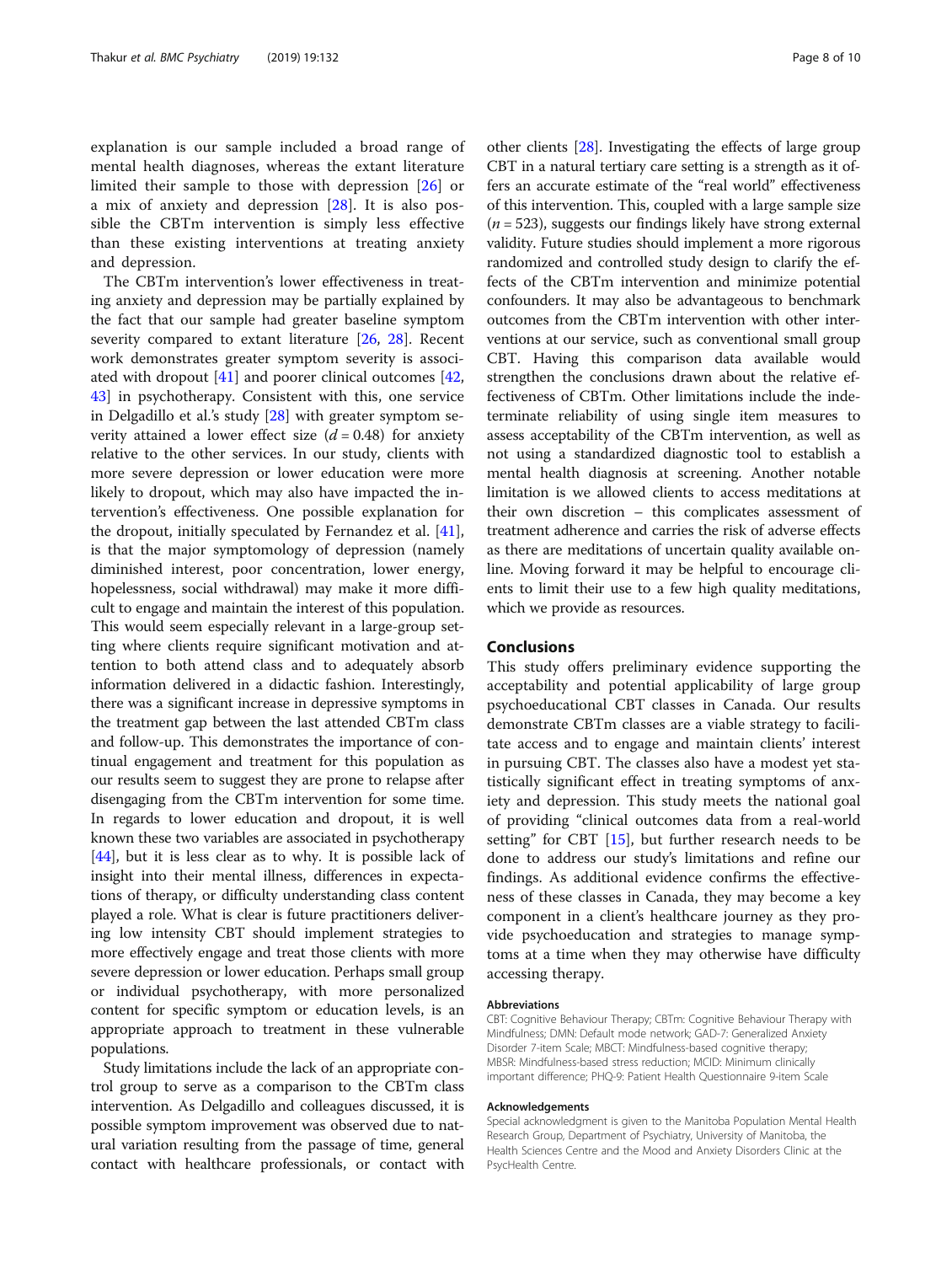## <span id="page-8-0"></span>Funding

This research is supported by the Manitoba Patient Access Network Grant (Sareen et al., and the Canadian Institutes of Health Research Foundation grant #333252). Funding helped support administration of the classes and the chart review.

## Availability of data and materials

The datasets used and/or analysed during the current study are available from the corresponding author on reasonable request.

#### Authors' contributions

VT wrote the manuscript. JW, JB, SP, NM, DW, JP, JK, and JS were major contributors in writing the manuscript. JR analysed and interpreted data. SD was a major contributor in data entry. TS was a major contributor in designing and running the CBTm classes. All authors have read and approved the manuscript.

#### Ethics approval and consent to participate

The sample was derived from a retrospective chart review with approval from the University of Manitoba Human Research Ethics Board (H2015:137) and Research Impact Committee (R12015:048). Consent from each client was not required for this chart review.

#### Consent for publication

Not applicable

#### Competing interests

The authors declare that they have no competing interests.

## Publisher's Note

Springer Nature remains neutral with regard to jurisdictional claims in published maps and institutional affiliations.

#### Author details

<sup>1</sup>Max Rady College of Medicine, University of Manitoba, Winnipeg, Manitoba, Canada. <sup>2</sup> Department of Psychiatry, University of Manitoba, PZ-430, 771 Bannatyne Avenue, Winnipeg, MB R3E 3N4, Canada. <sup>3</sup>Injury Prevention Centre, School of Public Health, University of Alberta, Edmonton, Alberta, Canada. <sup>4</sup> Department of Community Health Sciences, University of Manitoba, PZ-430, 771 Bannatyne Avenue, Winnipeg, MB R3E 3N4, Canada. 5 Department of Psychiatry, University of Michigan, Ann Arbor, MI, USA. 6 Department of Clinical Health Psychology, University of Manitoba, Winnipeg, Manitoba, Canada.

## Received: 30 October 2018 Accepted: 22 April 2019

#### References

- 1. Mcrae L, Donnell SO, Loukine L, Rancourt N, Pelletier C. Mood and anxiety disorders in Canada, 2016. Heal Promot Chronic Dis Prev Canada. 2016; 36(12):314–5.
- 2. Katzman MA, Bleau P, Blier P, Chokka P, Kjernisted K, Van AM. Canadian clinical practice guidelines for the management of anxiety, posttraumatic stress and obsessive-compulsive disorders. BMC Psychiatry. 2014;14(Suppl 1):1–83.
- 3. Aquin JP, El-gabalawy R, Sala T, Sareen J. Anxiety disorders and general medical conditions: current research and future directions. Focus (Madison). 2017;15(2):173–81.
- 4. Gagnon LM, Patten SB. Major depression and its association with long-term medical conditions. Can J Psychiatr. 2002;47(2):149–52.
- 5. Essau CA, Lewinsohn PM, Olaya B, Seeley JR. Anxiety disorders in adolescents and psychosocial outcomes at age 30. J Affect Disord [Internet]. 2014;163:125–132. Available from: <https://doi.org/10.1016/j.jad.2013.12.033>
- 6. Kessler RC, Berglund P, Demler O, Jin R, Koretz D, Merikangas KR, et al. The epidemiology of major depressive disorder. JAMA. 2003;289(23):3095–105.
- Plaisier I, Beekman ATF, Graaf R De, Smit JH, Dyck R Van, Penninx BWJH. Work functioning in persons with depressive and anxiety disorders: the role of specific psychopathological characteristics. J Affect Disord [Internet]. 2010;125(1–3):198–206. Available from: [https://doi.org/](https://doi.org/10.1016/j.jad.2010.01.072) [10.1016/j.jad.2010.01.072](https://doi.org/10.1016/j.jad.2010.01.072)
- 8. Stewart WF, Ricci JA, Chee E, Hahn SR, Morganstein D. Cost of lost productive work time among US Workers with depression. J Am Med Assoc. 2003;289(23):3135–45.
- 9. Wittchen H-U. Generalized anxiety disorder: prevalence, burden, and cost to society. Depress Anxiety. 2002;16:162–71.
- 10. Parikh S V, Quilty LC, Ravitz P, Rosenbluth M, Pavlova B, Grigoriadis S, et al. Canadian Network for Mood and Anxiety Treatments (CANMAT) 2016 Clinical Guidelines for the Management of Adults with Major Depressive Disorder: Section 2. Psychological Treatments. Can J Psychiatry. 2016;61(9):524–39.
- 11. Cuijpers P, Berking M, Andersson G, Quigley L, Kleiboer A, Dobson KS. A metaanalysis of cognitive-Behavioural therapy for adult depression, alone and in comparison with other treatments. Can J Psychiatr. 2013;58(7):376–85.
- 12. Butler AC, Chapman JE, Forman EM, Beck AT. The empirical status of cognitive-behavioral therapy: a review of meta-analyses. Clin Psychol Rev. 2006;26:17–31.
- 13. Hofmann SG, Smits J a J. Cognitive-behavioral therapy for adult anxiety disorders: a meta-analysis of randomized placebo-controlled trials. J Clin Psychiatry. 2008;69(4):621–32.
- 14. Beck JS. Cognitive behavior therapy: basics and beyond, vol. 391. 2nd ed. New York, NY: Guilford Press; 2011.
- 15. Payne KA, Myhr G. Increasing access to cognitive-Behavioural therapy (CBT) for the treatment of mental illness in Canada: a research framework and call for action. Healthc Policy. 2010;5(3):173–85.
- 16. Mojtabai R. Unmet need for treatment of major depression in the United States. Psychiatr Serv [Internet]. 2009;60(3):297–305. Available from: http:// psychiatryonline.org/doi/abs/<https://doi.org/10.1176/ps.2009.60.3.297>
- 17. Kohn R, Saxena S, Levav I, Saraceno B. The treatment gap in mental health care. Bull World Health Organ. 2004;82(11):858–66.
- 18. Parikh SV. Improving access to psychosocial treatments— integrating patient, provider, and systems approaches. Can J Psychiatr. 2015;60(6):242–4.
- 19. Delgadillo J, Mcmillan D, Lucock M, Leach C, Ali S, Gilbody S. Early changes, attrition, and dose–response in low intensity psychological interventions. Br J Clin Psychol. 2014;53:114–30.
- 20. Palay J, Wong JY, Randall JR, Sala T, Bolton JM, Furer P, et al. Feasibility of Large Group Cognitive Behavioural Therapy Education Classes for Anxiety Disorders. Eur J Pers Centered Healthc. 2018;6(2):274–8.
- 21. Kabat-Zinn J. Mindfulness-based interventions in context: past, present, and future. Clin Psychol Sci Pract. 2003;10(2):144–56.
- 22. Hofmann SG, Sawyer AT, Witt AA, Oh D. The effect of mindfulness-based therapy on anxiety and depression: a meta-analytic review. J Consult Clin Psychol. 2010;78(2):169–83.
- 23. Hofmann SG, Gomez AF. Mindfulness-based interventions for anxiety and depression. Psychiatr Clin North Am. 2017;40(4):739–49.
- 24. Raffone A, Marzetti L, Gratta C Del, Perrucci MG, Romani GL, Pizzella V. Chapter 9: Toward a brain theory of meditation [Internet]. 1st ed. Vol. 244, Progress in Brain Research. Amsterdam: Elsevier B.V.; 2019. p. 207–232. Available from: [http://dx.doi.org/10.1016/bs.pbr.2018.10.028.](http://dx.doi.org/10.1016/bs.pbr.2018.10.028)
- 25. Sipe WEB, Eisendrath SJ. Mindfulness-based cognitive therapy: theory and practice. Can J Psychiatr. 2012;57(2):63–9.
- 26. Horrell L, Tylee T, Schmidt UH, Murphy CL, Goldsmith KA, Bonin E, et al. Oneday cognitive–behavioural therapy self-confidence workshops for people with depression: randomised controlled trial. Br J Psychiatry. 2014;204:222–33.
- 27. Burns P, Kellett S, Donohoe G. "Stress control" as a large group psychoeducational intervention at step 2 of IAPT services: acceptability of the approach and moderators of effectiveness. Behav Cogn Psychother. 2016;44:431–43.
- 28. Delgadillo J, Kellett S, Ali S, Mcmillan D, Barkham M, Saxon D, et al. A multiservice practice research network study of large group psychoeducational cognitive behavioural therapy. Behav Res Ther [Internet]. 2016;87:155–161. Available from: <https://doi.org/10.1016/j.brat.2016.09.010>
- 29. Kabat-Zinn J. An outpatient program in behavioral medicine for chronic pain patients based on the practice of mindfulness meditation: results. Gen Hosp Psychiatry. 1982;4:33–47.
- 30. Evans S, Ferrando S, Findler M, Stowell C, Smart C, Haglin D. Mindfulness-based cognitive therapy for generalized anxiety disorder. J Anxiety Disord. 2008;22:716–21.
- 31. Segal Z, Williams JMG, Teasdale JD. Mindfulness-based cognitive therapy for depression: a new approach to preventing relapse. New York, NY: Guilford Press; 2002.
- 32. Chiesa A, Serretti A. Mindfulness-based stress reduction for stress management in healthy people: a review and meta-analysis. J Altern Complement Med. 2009;15(5).